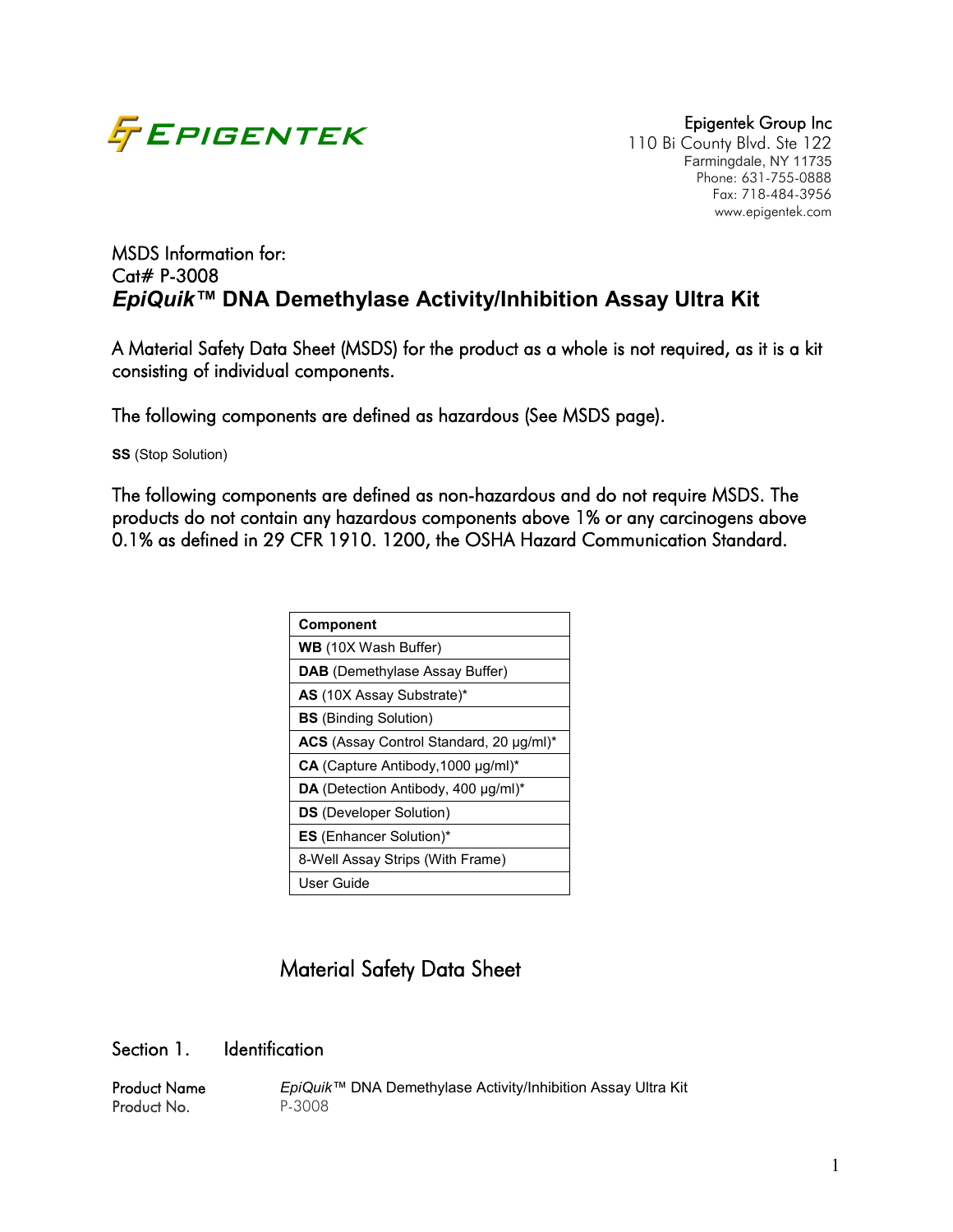| Epigentek Group Inc.        |
|-----------------------------|
| 110 Bi County Blvd. Ste 122 |
| Farmingdale, NY 11735       |
|                             |

In Case of Emergency 631-755-0888

### Section 2. Composition, Information on Ingredients

#### Ingredient Name

SS (stop solution) Cas# 764701-0

## Section 3. Hazards Identification

Label precautionary statements Toxic Toxic by inhalation Causes burns Irritating to respiratory system Toxic if ingested Eye contact may cause severe burns

### Section 4. First Aid Measures

Inhalation: Remove to fresh air. If breathing is difficult, give oxygen. Get medical attention immediately. **Ingestion:** Give large quantities of water or milk if available. Never give anything by mouth to an unconscious person. Get medical attention immediately.

- Skin Contact: In case of contact, immediately flush skin with plenty of water for at least 15 minutes while removing contaminated clothing and shoes. Wash clothing before reuse. Thoroughly clean shoes before reuse. Get medical attention immediately.
- Eye Contact: Immediately flush eyes with plenty of water for at least 15 minutes, lifting lower and upper eyelids occasionally. Get medical attention immediately.

#### Section 5. Fire Fight Measures

| Fire:                | Not considered to be a fire hazard. May react with metals or heat to release             |
|----------------------|------------------------------------------------------------------------------------------|
|                      | flammable hydrogen gas.                                                                  |
| Explosion:           | Not considered to be an explosion hazard.                                                |
|                      | Fire Extinguishing Media: Water or water spray. Neutralize with soda ash or slaked lime. |
| Special Information: | In the event of a fire, wear full protective clothing and NIOSH-approved self-           |
|                      | contained breathing apparatus with full face piece operated in the pressure demand       |
|                      | or other positive pressure mode.                                                         |

#### Section 6. Accident Release Measures

General Information: Use proper personal protective equipment as indicated in Section 8 Spills/Leaks: Wear respirator, chemical safety goggles, rubber boots and heavy rubber gloves. Absorb onto vermiculite and hold for waste disposal. Ventilate area and wash spill site after material pickup is complete.

### Section 7. Handling and Storage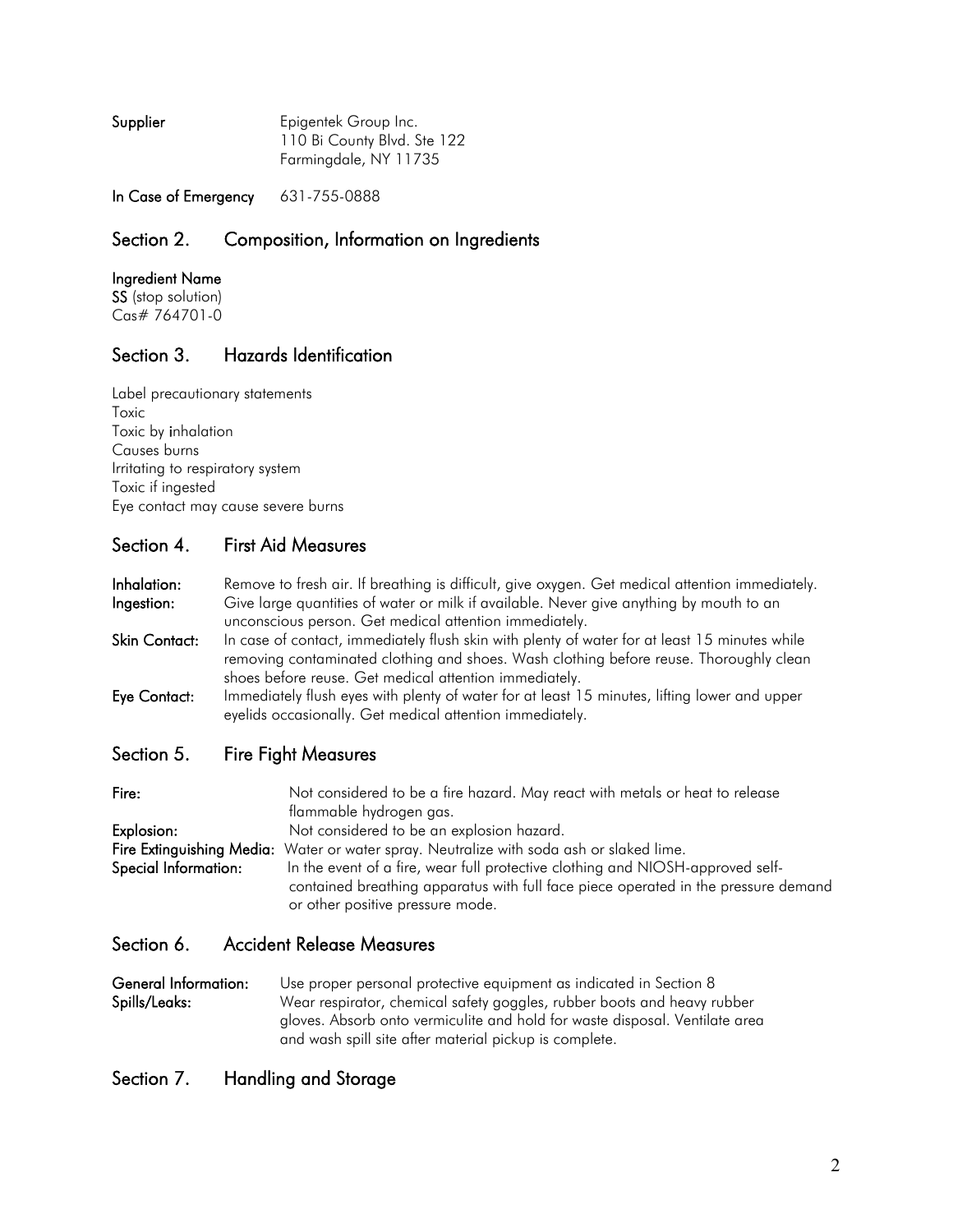| Handling: | Wear appropriate NIOSH/MSHHA approved respirator, chemical resistant     |
|-----------|--------------------------------------------------------------------------|
|           | gloves, safety goggles and other protective clothing. Mechanical Exhaust |
|           | reauired.                                                                |
| Storage:  | Store in a cool, dry place. Store in a tightly closed container          |

### Section 8. Exposure Control and Personal Protection

| <b>Engineering Controls</b> | Use adequate general or local exhaust ventilation to keep airborne   |  |  |  |
|-----------------------------|----------------------------------------------------------------------|--|--|--|
|                             | concentrations below the permissible exposure limits                 |  |  |  |
| Eye:                        | Wear safety glasses and chemical goggles if splashing is possible    |  |  |  |
| Skin:                       | Wear appropriate protective gloves to prevent skin exposure          |  |  |  |
| Clothing:                   | Wear appropriate protective clothing to minimize contact with skin   |  |  |  |
| Respirators:                | Following the OSHA respirator regulations found in 29CFR 1910.134 or |  |  |  |
|                             | European Standard EN 149.                                            |  |  |  |

## Section 9. Physical and Chemical Properties

| <b>Physical State:</b>         | Liquid                                         |
|--------------------------------|------------------------------------------------|
| Appearance:                    | Clear colorless                                |
| Solubility:                    | Infinitely soluble.                            |
| Density:                       | 1.05 @ 15°C (59°F)                             |
| pH:                            | 2.02 (0.01 N)                                  |
| % Volatiles by volume @ 21°C : | 100                                            |
| <b>Boiling Point:</b>          | $101 - 103^{\circ}$ C (214 – 217 $^{\circ}$ F) |
| <b>Melting Point:</b>          | No information found.                          |
| Vapor Density (Air=1):         | No information found.                          |
| Vapor Pressure (mm Hg):        | No information found.                          |
| Evaporation Rate (BuAc=1):     | No information found.                          |

### Section 10. Stability and Reactivity

| Stability:<br><b>Hazardous Decomposition Products:</b> | Stable under ordinary conditions of use and storage.<br>When heated to decomposition, emits toxic hydrogen chloride fumes<br>and will react with water or steam to produce heat and toxic and<br>corrosive fumes. Thermal oxidative decomposition produces toxic<br>chlorine fumes and explosive hydrogen gas. |  |  |
|--------------------------------------------------------|----------------------------------------------------------------------------------------------------------------------------------------------------------------------------------------------------------------------------------------------------------------------------------------------------------------|--|--|
| Hazardous Polymerization:<br>Incompatibilities:        | Will not occur.<br>A strong mineral acid, concentrated hydrochloric acid is highly<br>reactive with strong bases, metals, metal oxides, hydroxides, amines,<br>carbonates and other alkaline materials. Incompatible with materials<br>such as cyanides, sulfides, sulfites, and formaldehyde.                 |  |  |
| <b>Conditions to Avoid:</b>                            | Heat, direct sunlight.                                                                                                                                                                                                                                                                                         |  |  |

### Section 11. Toxicological Information

Hydrochloric acid: Inhalation rat LC50: 3124 ppm/1H; Oral rabbit LD50: 900 mg/kg. Investigated as a tumorigen, mutagen, reproductive effector.

 --------\Cancer Lists\------------------------------------------------------ ---NTP Carcinogen--- Ingredient **Known** Anticipated IARC Category ------------------------------------ -------- ------------- ------------- Hydrogen Chloride (7647-01-0) No No Water (7732-18-5) No No None